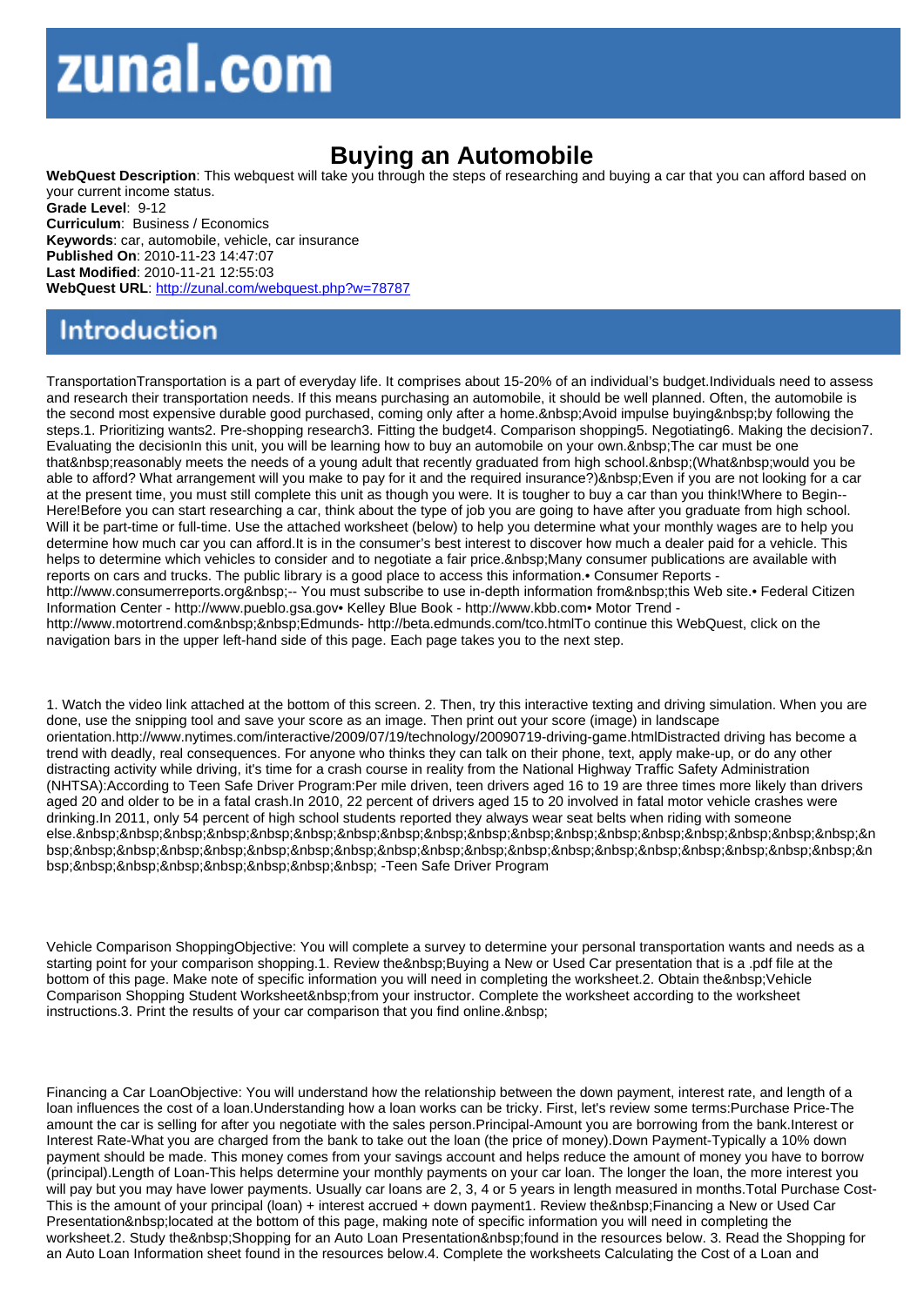Shopping for an Auto Loan with Financial Calculators located at the bottom of this page. You may use an online financial calculator such as http://www.onlineloancalculator.org/ to complete the calculations for the car loans. Set the sales tax to 0%.

Insurance BasicsObjective: You will review basic insurance concepts and then match insurance terms with insurance vocabulary.1. Review the Auto Insurance Presentation as a .pdf file located at the bottom of this page, making note of specific information you will need in completing the worksheet.2. Study the &nbsp: Auto Insurance Information Sheet found in the resources below.3. Complete the Auto Insurance Review Worksheet located in the resources below.4. Finally complete the&nbsp:Auto Insurance Crossword in the resources below.

Maintaining a New or Used CarObjective: You will understand the importance of maintaing your new or used car.1. Review the Maintaining a New or Used Car Presentation located as a .pdf file at the bottom of the page, making note of specific information you will find helpful. 2. Determine Maintenance costs for the month. Using the Maintenance Cost Worksheet below, go to & nbsp: Repair Pal & nbsp: or Auto MD and work through the estimate for services on yor worksheet

Taxes and FeesTaxes and Fees can be a major expense if they are paid once a year. However, you can budget for them throughout the year and the impact to your budget won't be as bad. When purchasing a vehicle you must determine if the state you live in has a state sales tax or an excise tax on vehicles. South Dakota does not have a state sales tax but rather an excise tax for using the the highways. & nbsp: Calculate the taxes and Fees for your vehicle using the Taxes & Fees Worksheet below.

Monthly Budget and Operating CostsObjective: You will develop a budget for personal expenses and car-related expenses to determine if you are able to afford a car.1. Complete your Personal Monthly Budget. Write down all expenses you incur in a month. For example, snacks, entertainment, meals, gas, insurance, cell phone, and any other bills you incur and pay for with your paycheck and/or allowance.2. After you calculate your Total Expenses, do you have enough money to afford a car payment? Use the standard interest rates below along with the http://www.onlineloancalculator.org/ to determine if you can afford a car payment. Then go on to the next step below.

 &nbsp:&nbsp:

Used & nbsp; & nbsp;

STANDARD & nbsp; & nbsp; APR NewSTANDARD APR 24

Months: &nbsp ; 5.50% 5.19% 36 Months: 5.60%

 5.35% 48 Months: &nbsp ; 5.65% 5.4% 60

Months: &nbsp ; 5.69% 5.5% 66 Months: 5.75% 72 Months: 5.75% 84 Months: New Only Minimum amount financed \$25,000 7.75% A. If your vehicle is 2009 or newer: Go to Edmunds.com True Cost to Own&nbsp: and enter the information for the vehicle you have chosen. Print a copy of the results showing the 5 Year Details. &nbsp: Circle/highlight &nbsp: the &nbsp: 5 Yr Total True Cost to Own &nbsp: your chosen vehicle.orB. If your vehicle is a 2008 or older: Go to&nbsp:MoneyZine.com&nbsp:and enter the information in the Buying a New or Used Car Calculator. Print a copy of the results showing the 5 Year Details. &nbsp: Circle/highlight &nbsp: the &nbsp: Total Cost of Ownership &nbsp: of your chosen vehicle.

What if you get a lemon?A vehicle is a lemon when it is in and out of the repair shop with problems monthly. All states have enacted lemon laws pertaining to new-car sales and service, but the specifics vary from state to state. The lemon laws are in place to protect consumers. To fall under the lemon law it must:Must have a substantial defect which cannot be fixed in a reasonable time, and If the defect remains unfixed after four repair attempts or the vehicle remains in the repair shop for a total of 30 days, it would qualify as a lemon. This allows the consumer the right to a refund or a new vehicle. If a consumer feels they have purchased a lemon, they should contact the state's attorney general office to request information on the state's lemon laws and how to use the law in their case.Directions: In a separate Word document, answer the three questions below. Research the State Attorney General's Website http://atg.sd.gov/ to find the answers to the following questions (Re-state the question in your answer using complete sentences, correct grammar, spelling etc.). Other Websites that may help you are http://www.autosafety.org/ which lists current restrictions in South Dakota and DMV.org http://www.dmv.org/sd-south-dakota/automotive-law/lemon-law.php.1. How long do you have to declare a car a "lemon" in SD?2. How/what makes a vehicle qualify?3. If your car is declared a lemon, how will you be compensated? Will you receive the full value?